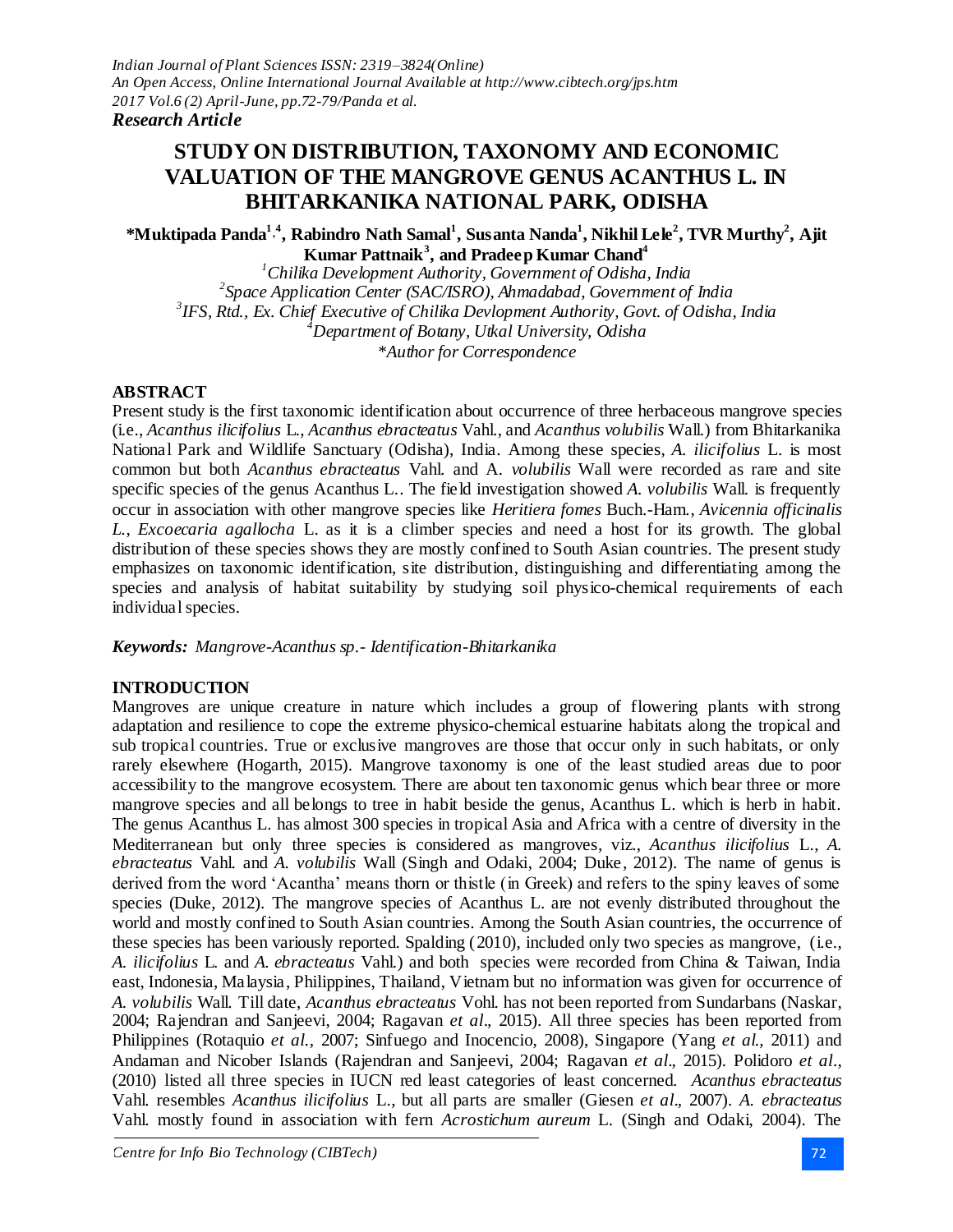# *Research Article*

inflorescence of *A. volubilis* Wall. are usually with fewer flowers and shorter than other two species (Tomlinson, 2016). The flowers of *A. ilicifolius* L. are probably pollinated by birds and insects. *Acanthus ilicifolius* L. may be common along banks of creeks and in disturbed areas (Gieson *et al*.*,* 2007). Banerjee and Rao*,* (1990) explained about occurrence of *A. ilicifolius* L. from Mahanadi delta (Bhitarkanika) of Odisha but no information was given regarding occurrence of other two species from this delta. Recently, *A. ebracteatus* Vahl. has been reported from Bhitarkanika mangrove NP and Wildlife Sanctuary (Pradhan *et al*.*,* 2016; Panda *et al*.*,* 2017).

The present work emphasizes to give comparative information regarding the occurrence, distribution, taxonomic identification, flower visitors, habitat preference and economic uses of mangroves of the genus Acanthus L. from Bhitarkanika National Park (Odisha), India.

# **MATERIALS AND METHODS**

Bhitarkanika Wildlife Sanctuary and mangrove National Park is situated between longitudes 86º 30'– 87º 6' E and latitude 20º 30'– 20º 50' N in Kendrapara district of state Odisha along the east coast of India. The mangrove forest is influenced by two major rivers of Odisha, i.e., Brahmani and Baitarani River. The National Park hosts one of the most species diverse mangroves of the world and the ecosystem is naturally protected by occurrence of huge number of salt water crocodiles (Crocodilus porosus) in almost all the river networks flowing inside the mangrove forests.



### **Map 1: Field Investigated Areas in Bhitarkanika National Park (Odisha), India; 1: Khola 2: Bhitarkanika 3: Dangmal 4: Ragrapatia 5: Mahishamunda (N) 6: Mahishamunda (S) 7: Satabhaya 8: Bagapatia 9: Habelikhati 10: Ekakula 11: Maipura river basin, 12: Kalibhanjadia**

For present study, field surveys were carried out on seasonal basis at different locations within Bhitarkanika National Park (Odisha) between 2014 and 2016. Most of the mangrove forest sites had been visited and phenological growth stage of mangroves recorded (leafing, flowering and fruiting). The sites bearing species (*Acanthus ebracteatus* Vahl., *Acanthus ilicifolius* L., *Acanthus volubilis* Wall.) of the family, Acanthanceae were recorded and regularly visited. Identification of species was done on the basis of taxonomic variation of characters in leaf, stem, flower parts (shape, size, color) and roots etc. The data were co-related to previous works and reviewed with available literatures. All photographs were taken insitu using the camera, Sony  $\alpha$  58Y, DSLR for photographic identification and separation between species. Soil samples were collected and analyzed to study the habitat suitability of all the three species of the genus Acanthus L.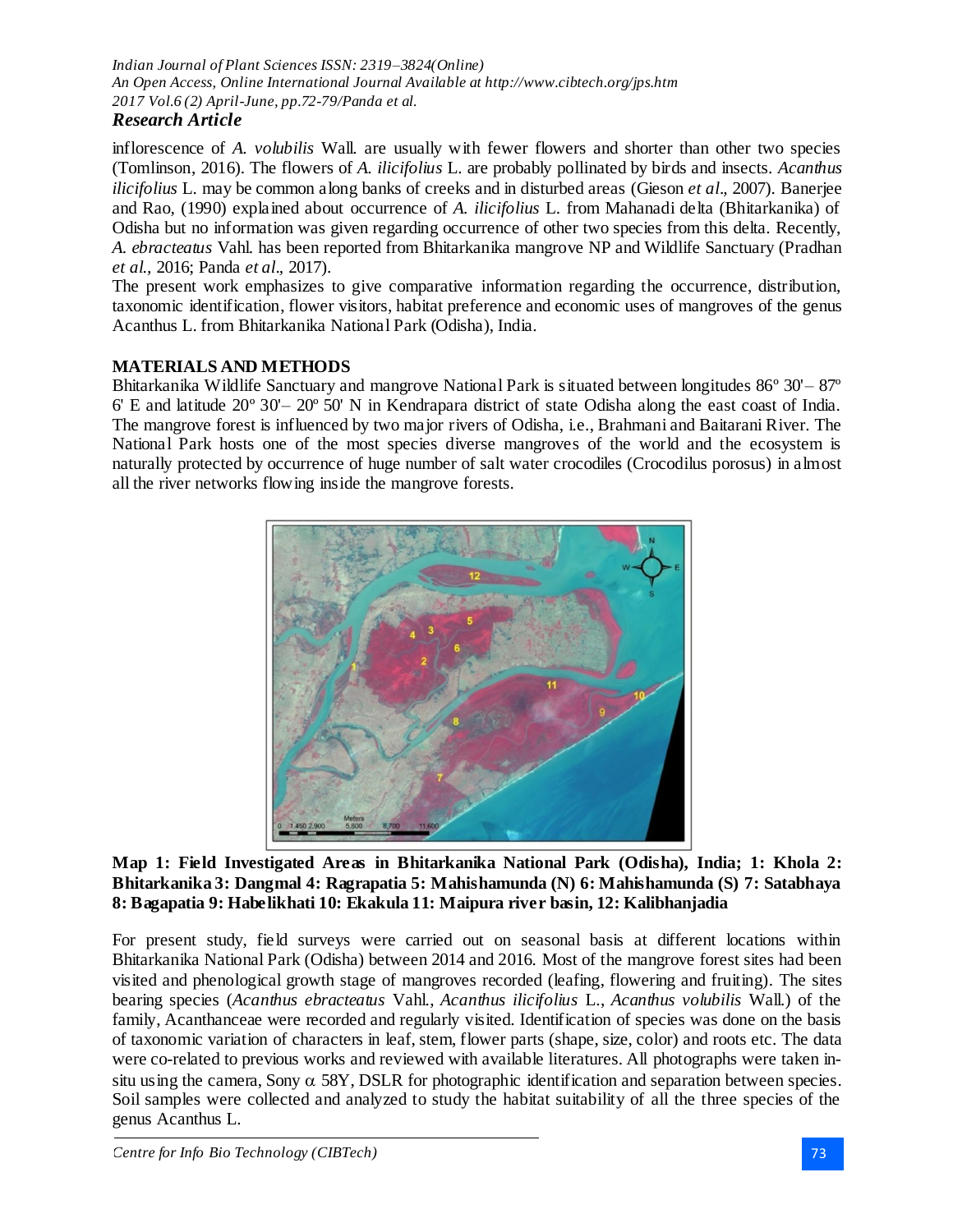### *Research Article*

### **RESULTS AND DISCUSSION**

Bhitarkanika National Park (Odisha, India) hosts one of the most species rich mangrove floras of the world. The mangrove flora consists of 29 true mangroves and 71 mangrove associates (Panda *et al*.*,* 2017). Out of these mangroves the plant family Acanthaceae bears three mangrove species (i.e., *Acanthus ebracteatus* Vahl., *Acanthus ilicifolius* L. and *Acanthus volubilis* Wall.) throughout the globe and all the three species presently recorded from Bhitarkanika NP (Plate 1) which shows the wide environment suitability for mangrove establishment in the deltaic wetland of Brahmani and Baitarani river basin. *Field Identification of Acanthus sp.*

Key to distinguish mangrove species of the genus Acanthus L. (Naskar, 2004; Singh and Odaki, 2004; Tomlinson, 2016).

Herbs or shrubs, simple and opposite leaves, zygomorphic, sympetalous, usually conspicuous flowers with four (five) stamens, ovary bilocular; superior. Fruits usually a capsule and thought to disperse seeds by Jaculator mechanism of bursting. Seeds not viviparous (Crypto-viviparous). Only tap roots, pneumatophores absent …………………… 1 (**Acanthaceae)**

1A. Leaf margins usually deeply toothed and tipped with rigid sharp spines; flowers in terminal spikes; usually longer than 10 cm; open flower 3.5-4 cm long; corolla two- lipped; tube short; blue or violet; bracteoles persistent; in fruit up to 1 cm long. Ripe fruits 2.5-3 cm long or longer; seed approximately 10 mm in diameter. …………

### …………….. *Acanthus ilicifolius* **L.**

1B. All flower parts smaller than *A. ilicifolius* L. Open flower 2-2.5 cm; Corolla mostly white, Bracteoles small, Inconspicuous; early deciduous or absent. Ripe fruit shorter than 2.0 cm; seed 5-7 mm in diameter. Inflorescence variable…………………. 2

2A. Plants usually spiny with thick stems. Leaves usually widest above the middle. Bract distinctly shorter than the calyx; deciduous before flowering. Bracteoles usually present but early deciduous ……………. *A. ebracteatus* **Vahl.**

2B. Plants usually unarmed, with slender delicate sprawling stems. Leaves usually widest above the middle. Bract always longer than the calyx; deciduous during flowering. Bracteoles absent………………. *A. volubilis* **Wall.**

*Acanthus ilicifolius* **L.** *Acanthus ebracteatus* **Vahl.** *Acanthus volubilis* **Wall.**





**Plate 1: Inflorescence of three Acanthus sp. Recorded from Bhitarkanika National Park**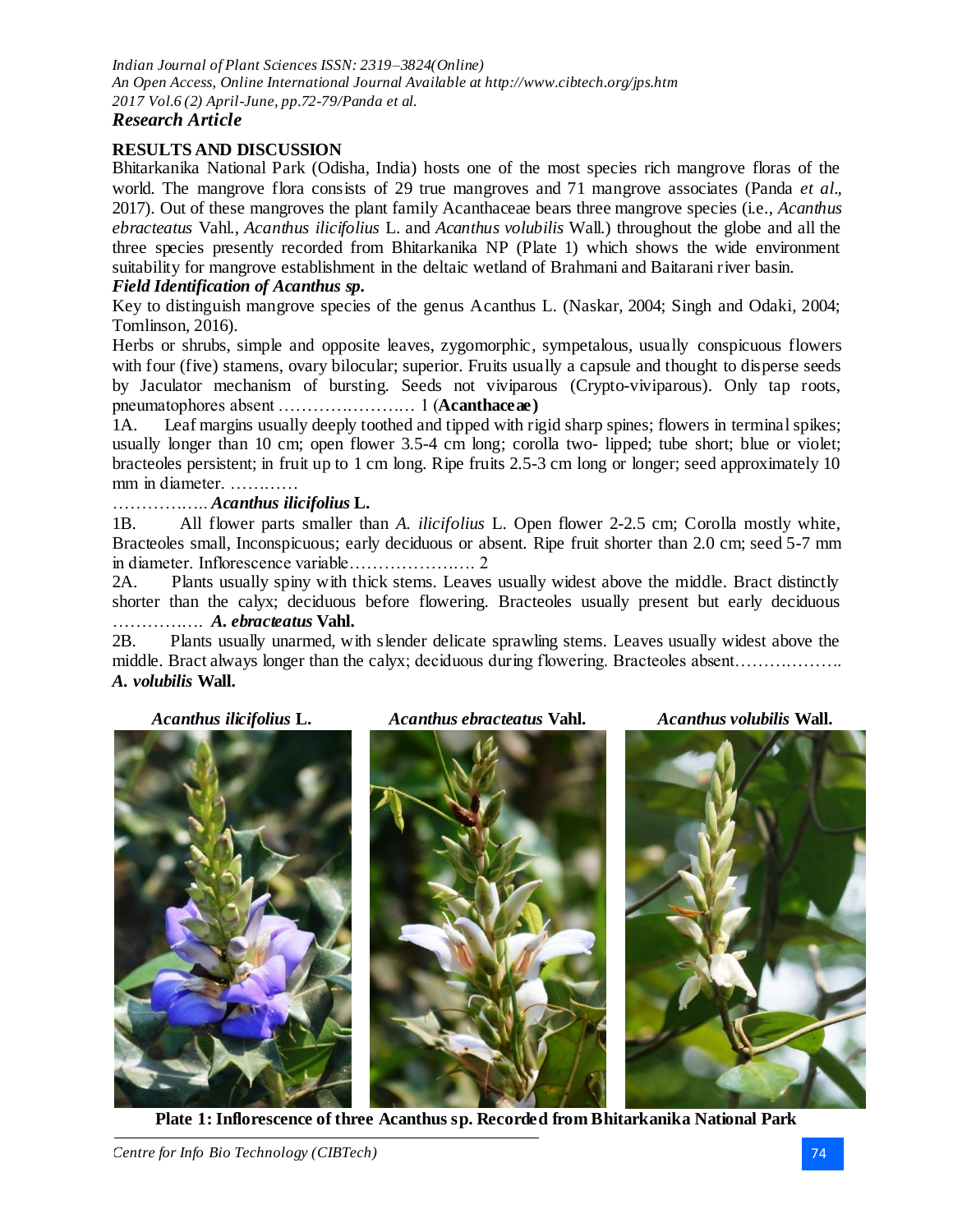### *Research Article*

Among these three species, first two (i.e., *Acanthus ebracteatus* Vahl., *Acanthus ilicifolius* L.) are standing herb and the last one (*Acanthus volubilis* Wall.) is a climber.

In Bhitarkanika NP, the distribution of these three Acanthus sp. is not even. *A. ilicifolius* L. is the most common species and found in all forest sites of Bhitarkanika NP and Wildlife Sanctuary. This species is mostly dominated at sites like Khola, Ragrapatia and Satabhaya reserve forest sites where fresh water ingression towards land is of common event in comparison to other sites (Map 1). *A. ilicifolius* L. form pure patches at all these sites.

At Khola, the species form huge continuous understory patch below the canopy of the mangrove species, *Sonneratia apetala* Buch-Ham. Here, *S. apetala* Buch-Ham. is a long height mangrove of about 12-17 meter tall and average diameter at breast height of 45-60 cm.

In our present study *A. ebracteatus* Vahl. has been recorded only from Khola and Ragrapatia forest blocks of Bhitarkanika Wildlife Sanctuary. *A. volubilis* Wall. has been recorded from Satabhaya, Bhitarkanika, Habelikhati, Kalibhanjadiya Island, Ragrapatia and Mahisamunda forest blocks but more common at Bhitarkanika and Satabhaya sites. *A. volubilis* Wall., found more commonly as a landward mangrove and prefer to be associated with the dominant mangrove species like, *Excoecaria agallocha* L., *Heritiera fomes* Buch-Ham and *Avicennia officinalis* L. of Bhitarkanika National Park. *A. volubilis* Wall. is a climber and depends on these host species for its growth and establishment.

*A. ilicifolius* L. and *A. ebracteatus* Vahl., occur as riverine mangroves and both need more or less fresh water input for their healthy growth. *A. ebracteatus* Vahl., generally found mixed with *A. ilicifolius* L. and thus, it is very difficult to identify the species in its vegetative stage and need flowering stage for distinguishing both species in the field conditions. *A. volubilis* Wall. is different in habit (i.e., climber nature, leaf shape and texture) and thus, easy for identification in the field conditions (Table 2; Plate 1). Both *A. ebracteatus* Vahl. and *A. volubilis* Wall. were recorded as rare and showed somehow site restricted distribution inside Bhitarkanika NP.

The global distribution and their position whether they are true mangrove or mangrove associate is always a matter of controversy (Table 1 and Table 3).

The world distribution of these three species shows that it is mostly endemic to Asia and Oceania mangrove forests (Table 1).

The study for distribution of Acanthus sp. in South Asian countries showed *A. ilicifolius* L. and *A. ebracteatus* Vahl. were the most common species to all countries but *A. volubilis* Wall. showed rare type of occurrence (Table 4).

In India, *A. ilicifolius* L. is the most common species and found in all mangrove forests in comparison to other two species (Table 4). *A. volubilis* Wall is very rare and only reported from Sundarbans and mangals of Andaman and Nicober Islands (Naskar, 2004; Raghvan *et al.,* 2016).

| Name of the Species            | Asia | Oceania | West<br>Coast of<br><b>Americas</b> | East<br>Coast of<br>Americas | West<br>Coast of<br>Africa | <b>East Coast of</b><br><b>African Middle</b><br>East |
|--------------------------------|------|---------|-------------------------------------|------------------------------|----------------------------|-------------------------------------------------------|
| Acanthus ebracteatus<br>Vahl.  | $+$  | $^{+}$  |                                     |                              |                            |                                                       |
| Acanthus ilicifolius L.        | $+$  | $^{+}$  |                                     |                              |                            |                                                       |
| Acanthus<br>volubilis<br>Wall. | $+$  |         |                                     |                              |                            |                                                       |
| of<br>Total<br>number          |      |         |                                     |                              |                            |                                                       |
| species                        | 46   | 38      | 07                                  | 07                           | 07                         | 09                                                    |

**Table 1: Distribution of Acanthus sp. in 6 Geographical Areas (Singh and Odaki, 2004)**

*Centre for Info Bio Technology (CIBTech)* 75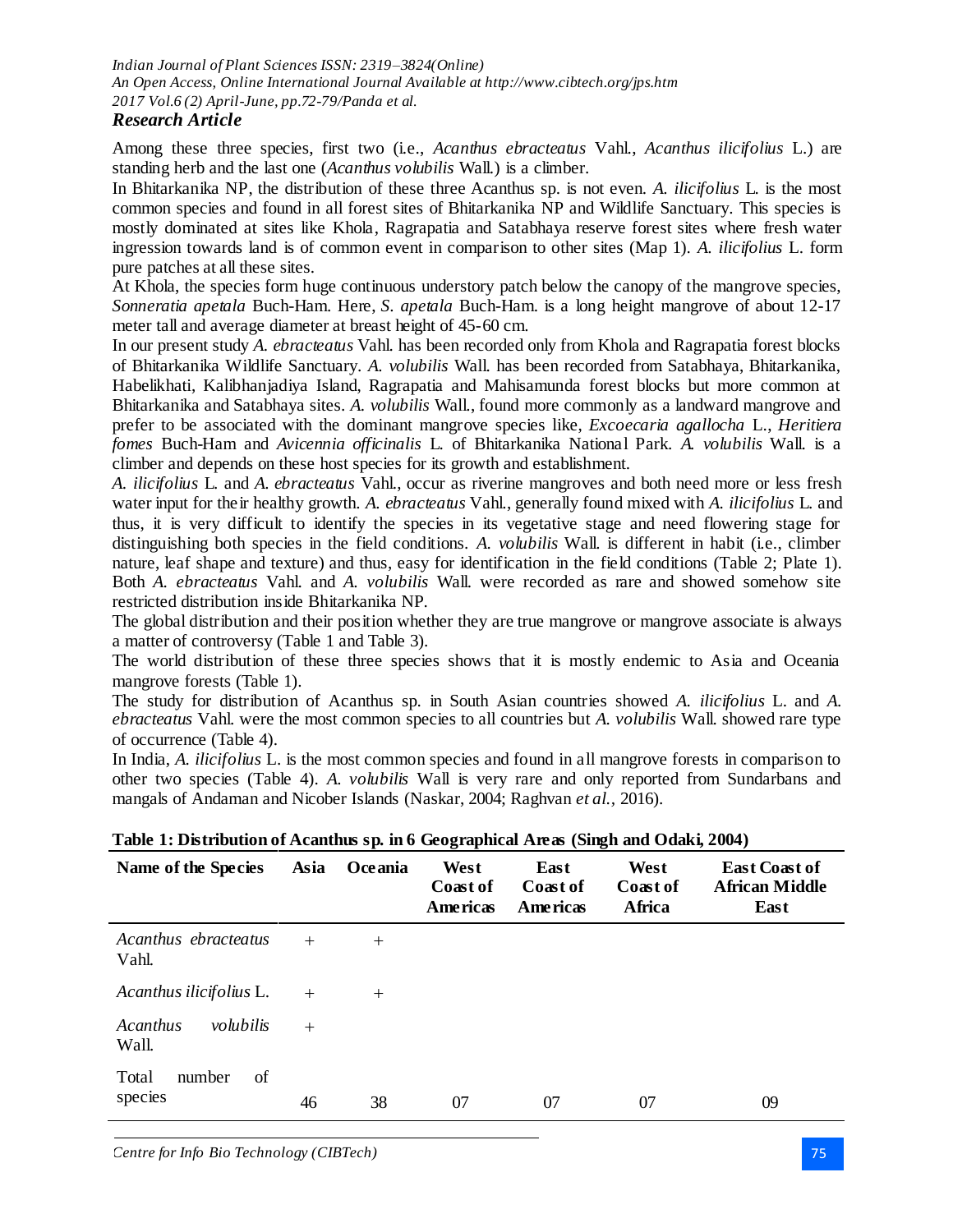**Table 2: Differentiation of Three Acanthus L. Species of Bhitarkanika National Park, (Odisha), India (Refer: Plate 1)**

| <b>Characters</b>                                   | Acanthus ilicifolius L.                                                                                                                                                                                                                                                                                                                    | <b>Acanthus</b>                                                                                                                                                                                                                                                          | ebracteatus Acanthus volubilis Wall.                                                                                                                                                                                                                                         |
|-----------------------------------------------------|--------------------------------------------------------------------------------------------------------------------------------------------------------------------------------------------------------------------------------------------------------------------------------------------------------------------------------------------|--------------------------------------------------------------------------------------------------------------------------------------------------------------------------------------------------------------------------------------------------------------------------|------------------------------------------------------------------------------------------------------------------------------------------------------------------------------------------------------------------------------------------------------------------------------|
|                                                     |                                                                                                                                                                                                                                                                                                                                            | Vahl.                                                                                                                                                                                                                                                                    |                                                                                                                                                                                                                                                                              |
| Habit                                               | long; form dense<br>and<br>clumping growth; Older<br>one show branching from<br>base of the main stem.<br>Perennial and deciduous                                                                                                                                                                                                          | Herb; erect; up to $2.5$ m Herb; erect; $1.5-2$ m long;<br>Found mixed with A.<br><i>ilicifolius</i> L. Older plants<br>short number of<br>have<br>branching from base of the<br>stem.<br>Perennial<br>and<br>deciduous                                                  | Climbing herb; attaining a<br>height more than 4 m; with<br>a number of branches.<br>Perennial                                                                                                                                                                               |
| <b>Leaves</b>                                       | Leaves simple; opposite<br>decussate; with both down<br>upward marginal<br>and<br>lamina elliptic<br>spines;<br>oblong; $10-14$ cm long;<br>3.5-5 cm width; acute tip;<br>short petiole; Green in<br>color; Salt gland present,<br>reticulate venation                                                                                     | Leaves simple; opposite<br>decussate; with downward<br>facing<br>spines;<br>lamina<br>elliptic oblong; 10-12 cm<br>long; $3.5-5$ cm width,<br>acute tip; short petiole;<br>green in color; Salt gland<br>present, reticulate venation                                    | Leaves simple; opposite;<br>without spine; thick fleshy;<br>oblong lanceolate; 7-10 cm<br>long and 4-5 cm width;<br>succulent; have blunt tip;<br>long petiole (up to $3.5$ cm);<br>Pink in color; Salt gland<br>absent, reticulate venation                                 |
| <b>Stem</b>                                         | Green but older one is<br>Spines<br>brown,<br>face<br>upward                                                                                                                                                                                                                                                                               | Green or Pink, Spines face<br>downward                                                                                                                                                                                                                                   | Brown or grey;<br>Hairy;<br>Spines absent                                                                                                                                                                                                                                    |
| <b>Root</b>                                         | Tap roots, occasionally<br>stilt roots                                                                                                                                                                                                                                                                                                     | Tap roots                                                                                                                                                                                                                                                                | Tap roots                                                                                                                                                                                                                                                                    |
| <b>Inflorescence</b>                                | Terminal and axial, up to<br>17 cm long                                                                                                                                                                                                                                                                                                    | Terminal and axial, shorter<br>than 15 cm                                                                                                                                                                                                                                | Terminal<br>and<br>axial,<br>between 8-10 cm                                                                                                                                                                                                                                 |
| <b>Flowers</b>                                      | Flower buds arranged in<br>opposite decussate pattern;<br>Sepals<br>Bracteate;<br>5;<br>polysepalous;<br>twisted;<br>Bilabiate corolla; Light<br>violet<br>color;<br>blue<br><sub>or</sub><br>Size<br>size:<br>of<br>Flower<br>individual flower varies<br>from 3-4 cm, Tip of petal<br>face downward, Stamen 4,<br>Stamens encloses Style | Flower buds arranged in<br>opposite decussate pattern;<br>Ebracteate;<br>Sepals<br>4;<br><b>B</b> ilabiate<br>polysepalous;<br>corolla;<br>White<br>color;<br>Flower size: long 2-3 cm,<br>Petals<br>face<br>upward,<br>Stamen<br>4,<br><b>Stamens</b><br>encloses Style | Flower buds arranged in<br>opposite decussate pattern;<br>Sepals<br>Ebracteate;<br>4;<br><b>B</b> ilabiate<br>polysepalous;<br>corolla;<br>White<br>color;<br>Flower<br>size: $1.5-2$ cm,<br>show<br>Petals<br>facing<br>downward,<br>Stamen<br>4,<br>Stamens encloses Style |
| <b>Fruits</b>                                       | Fruits 2.5 to 3.5 cm, 4<br>ridged                                                                                                                                                                                                                                                                                                          | Fruits shorter than 2 cm, 4<br>ridged                                                                                                                                                                                                                                    | Fruits shorter than 2 cm,<br>Ridge absent                                                                                                                                                                                                                                    |
| Flowering and<br>fruiting                           | March-April-May                                                                                                                                                                                                                                                                                                                            | April-May                                                                                                                                                                                                                                                                | April-May                                                                                                                                                                                                                                                                    |
| <b>Fruit ripening</b>                               | September/October                                                                                                                                                                                                                                                                                                                          | September                                                                                                                                                                                                                                                                | July/August                                                                                                                                                                                                                                                                  |
| <b>Flower visitors</b><br>and<br><b>Pollinators</b> | Bird and Insects<br>(Bee,<br>Ants, Beetles & Wasp)                                                                                                                                                                                                                                                                                         | Insects (Bee, Ants, Wasp)<br>& Spider)                                                                                                                                                                                                                                   | Insects (Bee, Ants, Wasp)                                                                                                                                                                                                                                                    |
| <b>Germination</b>                                  | Epigeal                                                                                                                                                                                                                                                                                                                                    | Epigeal                                                                                                                                                                                                                                                                  | Epigeal                                                                                                                                                                                                                                                                      |
| <b>Ecology</b>                                      | Common in river banks                                                                                                                                                                                                                                                                                                                      | River banks along with A.                                                                                                                                                                                                                                                | Inland<br>mangrove,<br>love                                                                                                                                                                                                                                                  |

*Centre for Info Bio Technology (CIBTech)* 76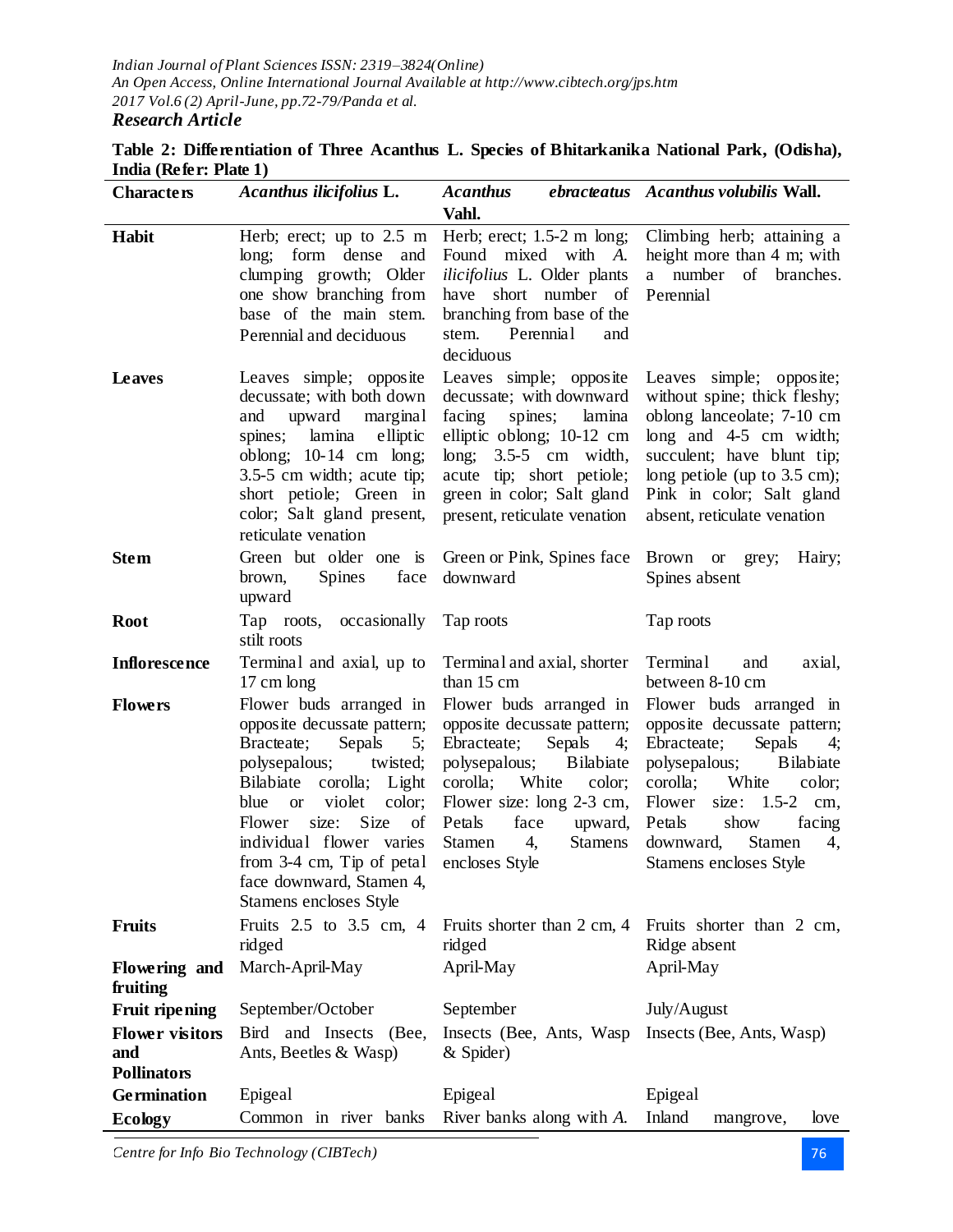### with tidal influence *ilicifolius* L. dryness and sandy texture **Distribution in Bhitarkanika NP** Common to all mangrove sites Ragrapatia and Khola forest sites Common at Bhitarkanika and Satabhaya forest sites **Uses** Fuel, fruit pulp used as blood purifier, Leaf in rheumatism, roots are useful for Asthma, paralysis and diabetes, fire wood Unknown Unknown

# **Table 3: Controversies on Classification of Acanthus sp. as True Mangrove or Mangrove Associate**

| <b>Species</b>                  | <b>True Mangrove</b>                                                    | <b>Mangrove Associate</b> |
|---------------------------------|-------------------------------------------------------------------------|---------------------------|
| Acanthus ebracteatus Vahl.      | Santisuk (1983), Singh & Odaki Masagca (2008), Spalding <i>et al.</i> , |                           |
|                                 | $(2004)$ , Giesen <i>et al.</i> , $(2007)$ , $(2010)$ ,                 | Tomlinson<br>(2016)       |
|                                 | Wang et al., (2010), Panda et al.,                                      |                           |
|                                 | (2017)                                                                  |                           |
| Acanthus ilicifolius L.         | Santisuk (1983), Naskar (2004), Masagca (2008), Spalding et al.         |                           |
|                                 | Singh & Odaki (2004), Giesen et al., (2010), Tomlinson (2016)           |                           |
|                                 | (2007), Wang et al., (2010), Panda et                                   |                           |
|                                 | al., (2017)                                                             |                           |
| <i>Acanthus volubilis</i> Wall. | Naskar (2004), Ravishankar et al., Tomlinson (2016), Panda et al.,      |                           |
|                                 | (2004), Singh & Odaki (2004), (2017)                                    |                           |
|                                 | Giesen et al., (2007)                                                   |                           |

### **Table 4: Distribution of Acanthus Species in South Asian Countries and in India (Based on Giesen** *et al.,* **2007 and Naskar, 2004)**

| <b>South Asian Countries</b>                    | A. ebracteatus Vahl | A. ilicifolius L. | A. volubilis Wall. |
|-------------------------------------------------|---------------------|-------------------|--------------------|
| <b>Brunei</b>                                   | $^{+}$              | $+$               |                    |
| Cambodia                                        | $^{+}$              | $+$               | $^{+}$             |
| Indonesia                                       | $+$                 | $+$               | $^{+}$             |
| Malaysia                                        | $^{+}$              | $^{+}$            | $^{+}$             |
| Myanmar                                         | $+$                 | $+$               | $+$                |
| <b>PNG</b>                                      | $^{+}$              | $+$               | $^{+}$             |
| Philippines                                     | $+$                 | $+$               |                    |
| Singapore                                       | $^{+}$              | $+$               | $^{+}$             |
| Thailand                                        | $+$                 | $+$               | $+$                |
| Timor-Leste                                     |                     | $+$               |                    |
| Viet Nam                                        | $+$                 | $+$               |                    |
| Andaman                                         | $+$                 | $+$               | $^{+}$             |
| <b>Bhitarkanika</b>                             |                     | $+$               |                    |
| <b>Krishna</b><br>Godavari<br>$\boldsymbol{\&}$ |                     | $+$               |                    |
| India<br>Delta                                  |                     |                   |                    |
| <b>Cauvery Delta</b>                            |                     | $+$               |                    |
| <b>Sundarbans</b>                               |                     | $^{+}$            | $^{+}$             |
| <b>West Coast of India</b>                      |                     | $+$               |                    |

The economic evaluation of these species is not properly investigated besides the species, *A. iliciflolius* L. The medicinal use of *A. iliciflolius* L. has been variously estimated but data is lacking for other two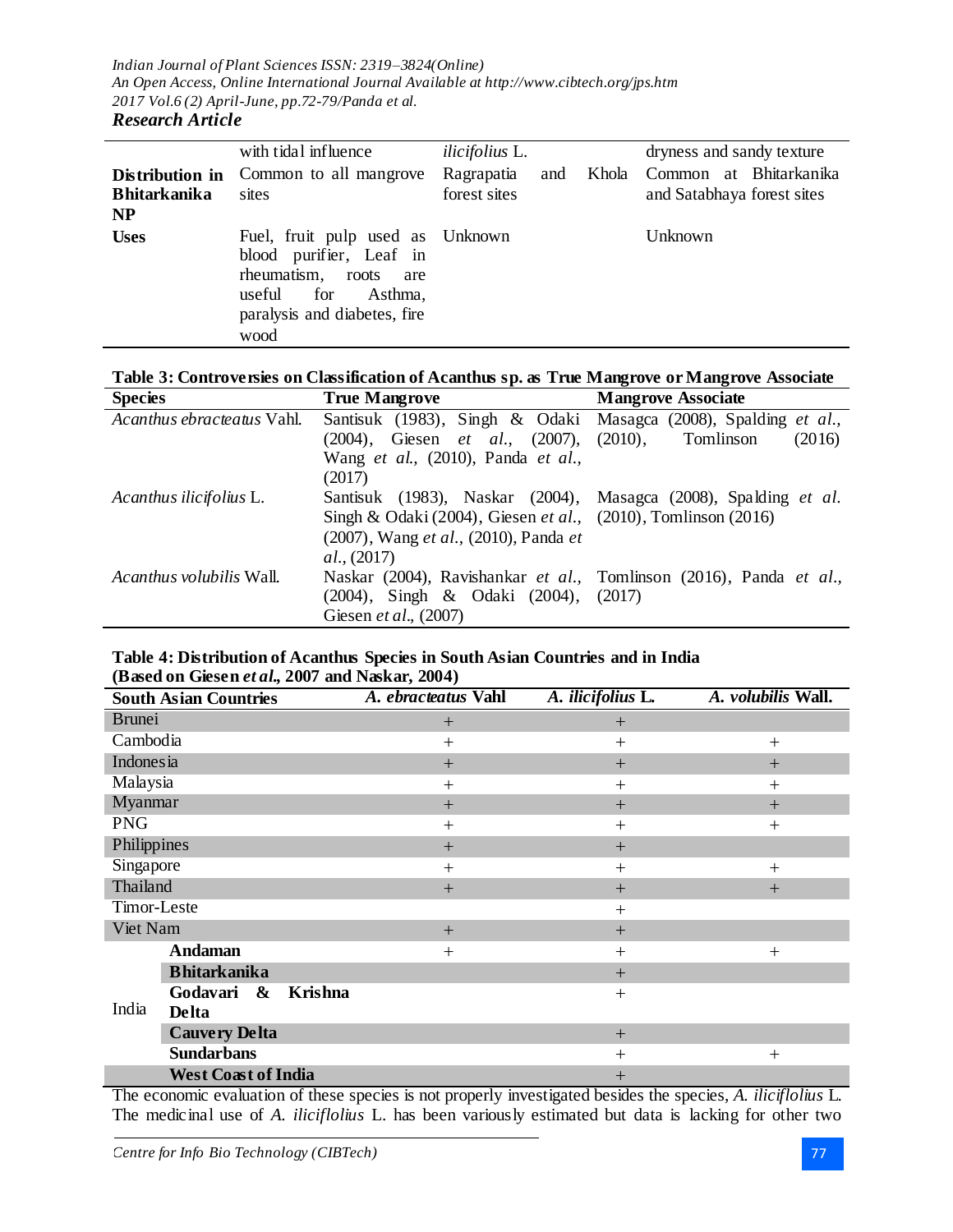### species. *A. iliciflolius* L. show antidiabetic properties, anticancer activity, and antimicrobial activity against a wide range of pathogenic bacteria (Arora *et al.,* 2014; Sreenivasa *et al.,* 2015). *A. iliciflolius* L. has strong inhibitory action against *Bacilus subtilis*, *Staphylococcus aureus*, *Candida albicans*, *Aspergillus fumigates* and *Aspergillus niger* (Khajure and Rathod, 2010). The leaves of *A. ilicifolius* L. bear a number of salt glands which secrets salts and accumulate anti-stress compounds (i.e., glycine betain, cholin-o-phosphate) (Hutchings and Saenger, 1987).

The habitat suitability study showed *A. ilicifolius* L. and *A. ebracteatus* Vahl. prefer more or less similar type of habitat conditions. The soil physic-chemical parameter study showed both species require high pH, can tolerate wide salinity range, more silt and clay but less sand, less organic carbon, wide range of available soil nitrogen in comparison to the habitat condition needed by *A. volubilis* Wall. *A. volubilis*  Wall, prefers more sandy, low pH, more organic matter than other two species (Table 5).

| <b>Soil Properties</b>  | <b>Acanthus ilicifolius</b> | <b>Acanthus ebracteatus</b> | <b>Acanthus volubilis</b> |
|-------------------------|-----------------------------|-----------------------------|---------------------------|
|                         | L.                          | Vahl.                       | Wall.                     |
| pH                      | $6.2 - 6.7$                 | $6.2 - 6.8$                 | $5.9 - 6.4$               |
| Salinity                | $3-14$                      | $4 - 12$                    | $4 - 8$                   |
| Texture %               |                             |                             |                           |
| (Sand, Silt & Clay)     | 44, 25, 31                  | 45, 26, 29                  | 56, 30, 14                |
| % Organic carbon        | $0.85 - 1.2$                | $0.85 - 1.08$               | 1.12-1.24                 |
| Ava. $N_2$ /hector (kg) | 200-250                     | 250-300                     | 220-240                   |

|  | Table 5: Soil Chemistry of Collected Samples below each Acanthus sp. (Bhitarkanika NP, Odisha) |  |  |  |  |  |
|--|------------------------------------------------------------------------------------------------|--|--|--|--|--|
|  |                                                                                                |  |  |  |  |  |

The Bhitarkanika mangrove forests are not exception to global coastal habitat change. Many sites in Bhitarkanika NP which are close to sea front are experiencing long duration saline water inundation. This will impose stress for maintenance of present mangrove diversity of Bhitarkanika NP. The rare and very small population of *A. ebracteatus* Vahl. and *A. volubilis* Wall. show that they are under pressure of their present status. Habitat loss and rise of salinity may become the possible factor for loss of mangrove species (Naskar, 2004) and *A. volubilis* Wall. is thought to become more prone for its existence and development. The wide occurrence of *A. ilicifolius* L. is due to its strong adaptation mechanism for high salt tolerant and wide habitat range. Thus, *A. ilicifolius* L. somehow has more resilience then other two species. So, there is an urgent need for conservation of mangrove flora and to evaluate its ecological and economic value before they may go extinct from their natural habitats like Bhitarkanika National Park (Odisha), India.

## **ACKNOWLEDGMENTS**

The authors are thankful to PCCF, Wild Life (Odisha), DFO- Rajnagar and staffs of mangrove forest division (Bhitarkanika Wildlife Sanctuary and National Park), research scholars of Chilika Development Authority, Government of Odisha, for their support and valuable help during field survey at Bhitarkanika National Park (Odisha), India.

## **REFERENCES**

**Arora K, Nagpal M, Jain M, Jat RC and Jain S (2014).** Mangroves: A novel gregarious phyto medicine for Diabetes. *International Journal of Research and Development in Pharmacy and Life Sciences* **3**(6) 1244-1257.

**Banerjee LK and Rao TA (1990)**. *Mangroves of Orissa coast and their ecology*. (Bishen Singh Mahendra Palsingh, Dehradun, India).

**Duke N (2012)**. *Mangroves of the Kien Giang Biosphere Reserve Viet Nam,* (Deutsche Gesellschaft für Internationale Zusammenarbeit (GIZ) GmbH).

**Giesen W, Wulffraat S, Zieren M and Scholten L (2007).** *Mangrove Guidebook for Southeast Asia,* (FAO and Wetlands International, FAO Regional Office for Asia and the Pacific, Bangkok, Thailand).